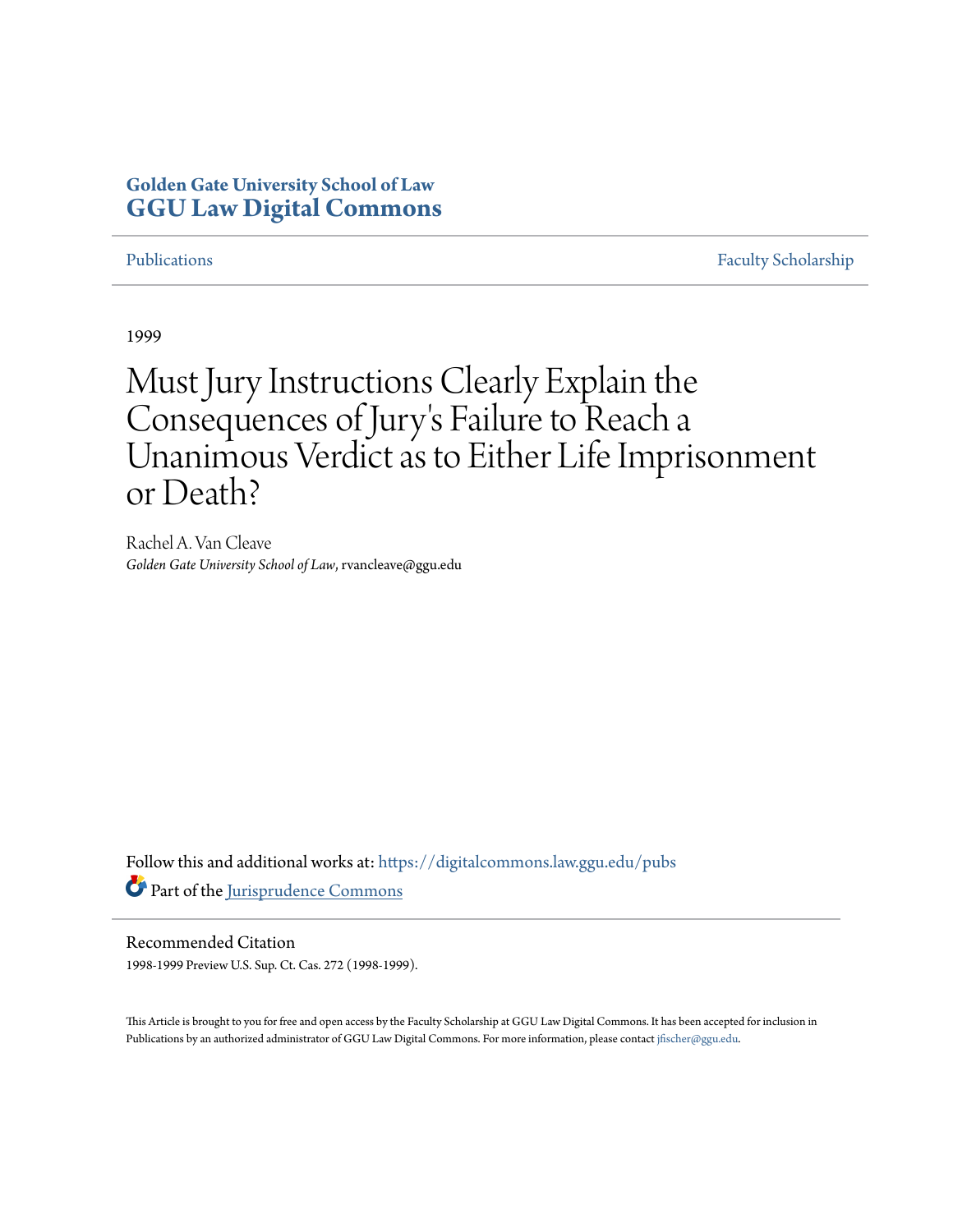# **Must Jury Instructions Clearly Explain the Consequences of a Jury's Failure to Reach a Unanimous Verdict as to Either Life Imprisonment or Death?**

*By Rachel A. Van Cleave*

*PREVIEW of United* States *Supreme Court Cases,* pages **272-277. © 1999** American Bar Association.

In this case the Supreme Court has its first opportunity to interpret the **Federal Death Penalty** Act of 1994. Here a convicted defendant argues that federal juries considering the death penalty should be told that if they fail to agree on whether the defendant should be executed or sentenced to life imprisonment, the judge will impose a sentence of life imprisonment without the possibility of release.

Rachel A. Van Cleave is an associate professor of law at Texas Tech University School of Law; Lubbock, TX (806) 742-2447 or XWRVC@ttacs.ttu.edu.

Louis Jones Jr. had the dubious honor of being the first defendant tried under the Federal Death Penalty Act of 1994 ("FDPA"), 18 U.S.C. § 3591-98. The FDPA dictates that if the government intends to seek the death penalty, it must prove the existence of one or more statutory aggravating circumstances during the sentencing phase of the trial. During this phase, the FDPA allows the defendant to submit evidence relevant to eight statutory mitigating circumstances, including "other factors in the defendant's background, record, or character or any other circumstance of the offense that mitigates against imposition of the death sentence."

As to aggravating factors, the jury must unanimously determine that an aggravating factor exists. However, jurors individually decide on mitigating factors; thus one or more members of the jury may find a mitigating factor. If the jury finds at least one aggravating factor, the

"ti

jury must decide whether the aggravating factors outweigh any mitigating factors to justify a sentence of death. The jury then recommends by unanimous vote a sentence of death, of life imprisonment, or of "some other lesser sentence."

In his argument before the Supreme Court, Jones takes issue not with the validity of the FDPA itself but with the trial court's jury instructions that could have led the jury to believe that the lack of a unanimous verdict for either life or death would have allowed the judge to impose a less severe sentence. The FDPA states that if the jury recommends a sentence of either life imprisonment or of death, "the court shall sentence the defendant accordingly. Otherwise, the court shall impose any lesser sentence that is authorized by law." 18 U.S.C. § 3594. Thus the statute, argues Jones, lim-

> *JONES V. UNITED STATES* DOCKET No. 97-9361

 $\blacksquare$ 

ARGUMENT DATE: FEBRUARY 22, 1999 FROM: THE FIFTH CIRCUIT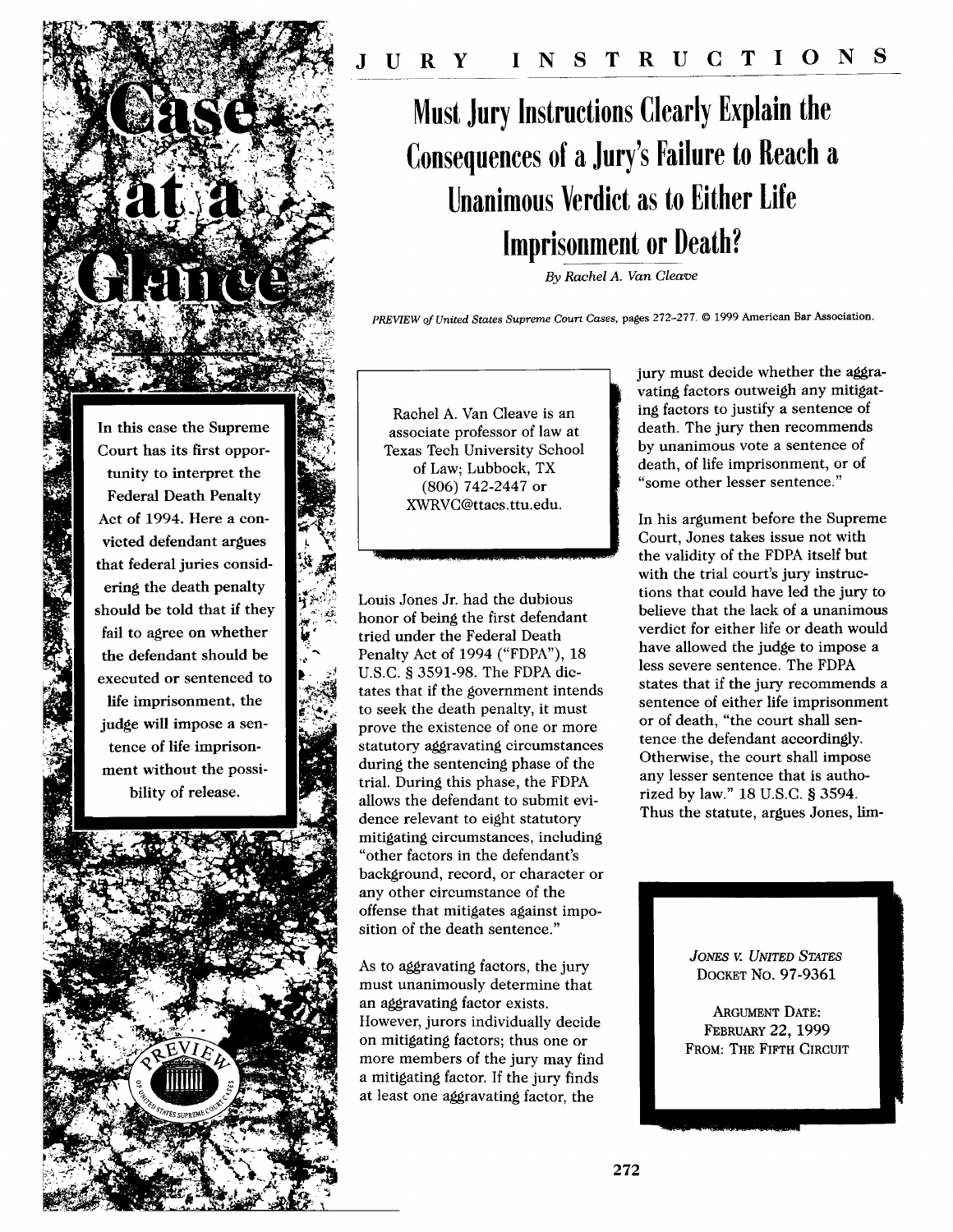

its the options of the jury to a sentence of either life imprisonment or death. Where the jury does not recommend either of these, the only remaining option is to allow the judge to determine "some other lesser sentence" according to relevant law. Yet some crimes, such as kidnapping resulting in death-the offense committed by Jonesrequire a punishment of death or life imprisonment; no lesser offense is legally authorized. 18 U.S.C. §  $1201(a)$ .

This case raises the question of whether the judge's instructions, the instructions on the jury forms, and the judge's refusal to clarify his sentencing obligations could have confused jurors about the consequences of their recommendation. Specifically, the question is whether individual jurors who favored life imprisonment but were in the minority could have concluded that their failure to vote for death with the majority would lead to a verdict lacking unanimity, thus allowing the judge to impose a sentence less than life imprisonment.

#### **ISSUES**

The Supreme Court must decide whether **it** is reasonably likely that the jury instructions in this case led the jury to believe that its failure to decide upon either life imprisonment or death would result in a court-imposed sentence less than life imprisonment and whether Jones was entitled to a specific instruction that federal law would have required a court-imposed sentence of life imprisonment.

In addition, the Court must decide whether the submission to the jury of two aggravating factors relating to the victim's physical and personal characteristics, which the Fifth Circuit found invalid, constituted "harmless error," not requiring a reversal of Jones' death sentence.

#### **FACTS**

On February 19, 1995, Louis Jones Jr. kidnapped, sexually assaulted, and bludgeoned to death Tracie Joy McBride, a 19-year-old Army private who had arrived only eight days earlier at Goodfellow Air Force Base in San Angelo, Texas. The day before, Jones' ex-wife had made a final break with him. After repeatedly listening to a recording of this conversation with his wife and consuming a substantial amount of alcohol, Jones went to Goodfellow Air Force Base where he believed his ex-wife was on duty. Instead he found Private McBride, who bore a strong physical resemblance to his ex-wife. Jones was convicted of kidnapping resulting in the death of McBride and of assaulting Michael Peacock, an Army private who had attempted to prevent the kidnapping.

At the sentencing hearing, the government presented evidence on the four statutory aggravating circumstances that it alleged: that Jones had caused the death of McBride while committing the offense of kidnapping; that in the commission of the offense Jones knowingly created a grave risk of death to one or more persons; that Jones committed the offense in an especially heinous, cruel, and depraved manner involving torture or serious physical abuse; and that Jones committed the offense after substantial planning and premeditation. In addition, the government submitted evidence on three nonstatutory aggravating circumstances: Jones as a future danger to the lives and safety of others; McBride's young age, slight stature, background, and unfamiliarity with San Angelo, Texas; McBride's personal characteristics and the effect of the offense on her family.

Jones presented evidence to support the following 11 mitigating circumstances: that Jones did not have a

significant prior criminal record; that his capacity to appreciate the wrongfulness of his conduct was significantly impaired; that Jones committed the offense under severe emotional distress; that Jones had been subjected to physical, sexual, and emotional abuse as a child; that Jones served the United States well in the Army for 22 years; that Jones is likely to be a well-behaved inmate; that Jones is remorseful; that his daughter will suffer emotional trauma if he is executed; that Jones was under substantial stress at the time of the offense; that Jones suffered from numerous neurological or psychological disorders; and that other factors about his background militate against the death penalty.

Before the case was submitted to the jury for sentencing, Jones asked the judge to instruct the jury that failure to reach a unanimous decision as to life imprisonment or death would result in a judgeimposed sentence of life imprisonment without the possibility of release. The reason for this request was to ensure that the jury did not think that the option of "some other lesser sentence" would allow the judge to sentence Jones to a sentence less severe than life. In addition, Jones requested an instruction that would have required the jury to return a verdict of life imprisonment without the possibility of parole if any one of the jurors was "not persuaded that justice demanded Jones's execution." The district court judge rejected these proposed instructions.

After explaining to the jury the process of weighing the aggravating and mitigating circumstances, the judge instructed the jury to come to a unanimous verdict as to one of the three options—death, life imprisonment without the possibility of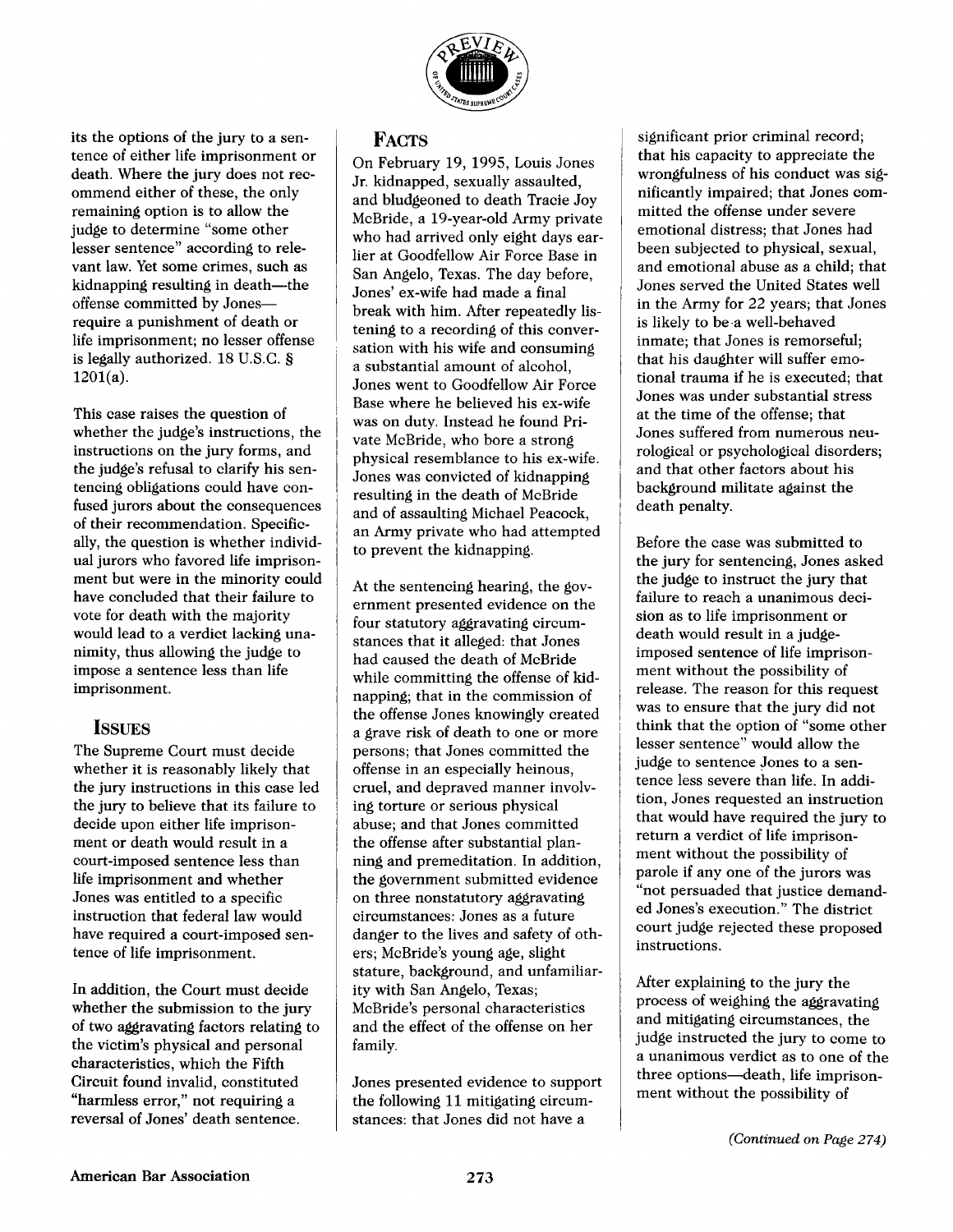

release, or some other lesser sentence. The judge then told the jury that a recommendation of either death or life imprisonment without the possibility of release required the judge to impose the jury's recommended sentence. However, instructed the judge, if the jury recommended some other lesser sentence, the court would be required to impose a sentence authorized by law.

The judge instructed the jury "not to be concerned with the question of what sentence the defendant might receive in the event [the jury] determine[s] not to recommend a death sentence or a sentence of life without the possibility of release. That is a matter for the court to decide in the event [the jury] conclude[s] that a sentence of death or life without the possibility of release should not be recommended." At a later point in the instructions, the court reminded the jury that "in order to bring back a verdict recommending the punishment of death or life without possibility of release, all twelve of you must unanimously vote in favor of such specific penalty."

The judge gave the jury four verdict forms with which to record a decision. The jury was to use Form B if it "unanimously recommend[ed] that a sentence of death should be imposed." The judge further instructed the jury to use either Form C or D if it determined that a sentence of death should not be imposed because the aggravating factor or factors did not outweigh any mitigating factor or factors, the aggravating factors or factors were insufficient to justify a sentence of death, or the jury was unable to reach unanimity in recommending a death sentence. The court then reiterated that the jury should use Form C if it "unanimously recommend[ed] that a sentence of life

imprisonment without the possibility of release should be imposed ..." and Form D was to be used if the jury "recommend[ed] that some other lesser sentence should be imposed."

While Jones had requested clarifying instructions, he did not expressly object to the instructions given by the court or to the language in the verdict forms.

The jury found that the government had proven beyond a reasonable doubt the existence of two statutory aggravating circumstances: that Jones caused the death of McBride during the commission of the offense of kidnapping and that Jones had committed the offense in an especially heinous, cruel, and depraved manner. The jury also made unanimous findings as to two of the nonstatutory aggravating circumstances: McBride's young age, slight stature, background, and unfamiliarity with San Angelo and McBride's personal characteristics and the effect of the offense on her family. Members of the jury found the existence of 10 of the 11 mitigating circumstances submitted by the defendant and wrote in the name of Jones' ex-wife as an additional mitigating factor. The jury returned a unanimous verdict recommending death.

Jones appealed to the U.S. Court of Appeals for the Fifth Circuit. *United States v. Jones,* 132 F.3d 232 (1998). The Court of Appeals rejected Jones' arguments regarding the jury instructions given by the district court as well as the failure to give the clarifying instructions he had requested. The Fifth Circuit panel stated that a district court does not commit a constitutional violation when it refuses to instruct the jury of the consequences of failing to reach a unanimous verdict. The panel conceded that the jury

forms could have confused the jury but said that such confusion was cured by the judge's instructions.

In addition, the panel stated that because the FDPA does not supersede substantive criminal provisions, the district court erred when it told the jury of the lesser sentence option. However, since Jones failed to object to the instruction at trial, the court applied the more difficult "plain error" standard. The court concluded that since this was the first case to interpret the FDPA, the error was not "plain"-in other words, not "clear or obvious." The Fifth Circuit also held that the affidavits of two jurors used to establish jury confusion were barred under the Federal Rules of Evidence. Jones did not appeal the determination as to the affidavits.

However, the Fifth Circuit agreed with Jones that both nonstatutory aggravating factors regarding McBride's physical and personal characteristics were duplicative, vague, and overbroad. Nonetheless, the Court of Appeals affirmed the death sentence, finding that the errors as to these nonstatutory aggravating factors were harmless. That is, "the death sentence would have been imposed beyond a reasonable doubt had the invalid aggravating factors never been submitted to the jury."

The Supreme Court granted certiorari on October 5, 1998.

#### CASE ANALYSIS

Jones' arguments with respect to the jury instructions involve issues regarding the correct interpretation of provisions of the FDPA, the Supreme Court's supervisory role over the lower federal courts, and Eighth Amendment jurisprudence. In addition, his appeal raises complex issues as to the appropriate level of review of alleged errors.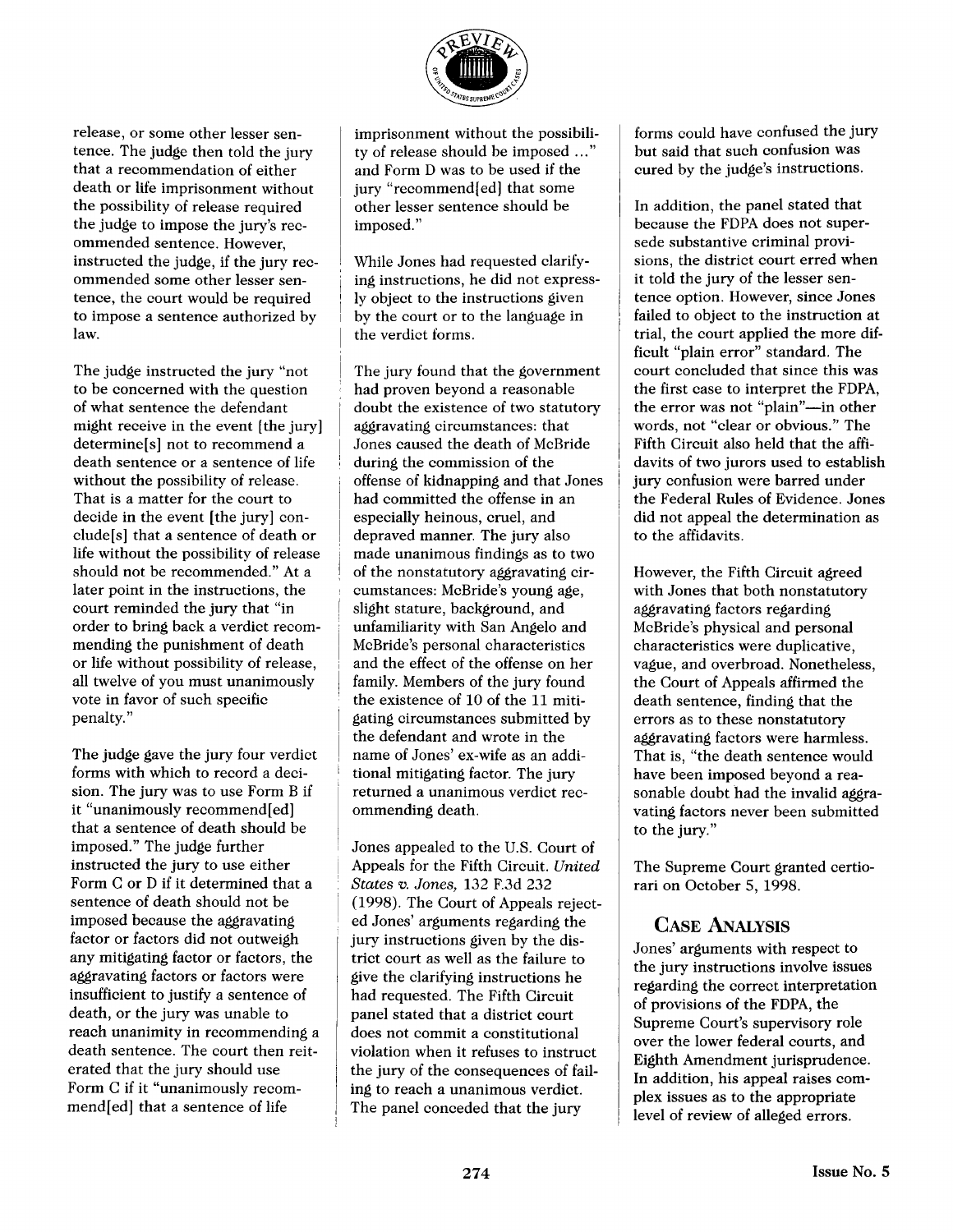

Essentially, the argument regarding the jury instructions poses the question of their possible effect in the following scenario. What if most of the jurors were in favor of the death penalty for Jones, but a few were holding out for a sentence of life imprisonment without possibility of release? That is, if the jurors were deadlocked and could have reasonably believed that their inability to come to a unanimous verdict would have resulted in a court-imposed sentence less than life without the possibility of release, the concern is that the few who were in favor of life imprisonment might have changed their vote to death in order to avoid the judge imposing a less severe sentence. Jones' argument is that there is a reasonable likelihood that the instructions and the verdict forms caused such jury confusion. In fact, Jones submitted affidavits from two jurors confirming that the jury was confused.

Jones argues that the FDPA requires appellate review for "passion, prejudice, or any other arbitrary factor" and that an erroneous interpretation of the jury instructions is such a factor. This language mirrors that of the Georgia death penalty statute approved by the Supreme Court in *Gregg v. Georgia,* 428 U.S. 153 (1976). State courts interpreting similarly worded statutes have held that the possibility that the jury misinterpreted the jury instructions makes the finding by the jury arbitrary. *See* e.g., *State v. Lindsey,* 404 So.2d 466 (La. 1981). Given the possible confusion in this case, Jones argues that the Supreme Court should reverse his death sentence even though he made no specific objection to the instructions or to the language in the verdict forms. Alternatively, Jones argues that the Supreme Court should correct the instructional error based on the Court's supervisory role over the lower federal courts.

Jones also makes two constitutional arguments with respect to the jury instructions. He argues that the Eighth Amendment prohibition against cruel and unusual punishment and the Fifth Amendment due process clause require that juries be given accurate information during the sentencing phase to "minimize the risk of wholly arbitrary and capricious action." *Gregg,* 428 U.S. at 189.

With respect to the instructions requested by Jones at trial, his argument centers on an interpretation of the FDPA. To demonstrate that his offered instructions correctly stated the law, Jones asserts that under the FDPA, if the jury is deadlockedthat is, if it is unable to reach a unanimous verdict as to a sentence of death or of life imprisonmentthe judge is to impose a sentence authorized by law. Jones points to the provision quoted above, which states that the judge is to impose either life or death as recommended unanimously by the jury. "Otherwise, the court shall impose any lesser sentence." In addition, Jones cites the Judiciary Committee's Report on the FDPA, which states, "If the jury is not unanimous, the judge shall impose the sentence...."

Based on this interpretation, Jones argues that his offered instructions correctly stated the law and that they were necessary to ensure that the jury had accurate sentencing information and did not speculate on the effect of a nonunanimous sentence. Jones argues the trial court's refusal to give the requested instructions correcting the error requires reversal based on essentially the same statutory and constitutional reasons set out above.

The government responds first by arguing that it is unlikely that the jury misinterpreted the instructions of the trial judge in the way Jones

claims. Further, the judge initially told the jurors that they had to find unanimously as to one of the three sentencing options. The mere fact that the judge did not repeat the unanimity requirement each time he referred to "some other lesser sentence" would not have led the jury to conclude that a lack of unanimity as to life or death would have automatically resulted in a less severe judge-imposed sentence. In addition, the government claims that any lack of clarity with respect to the sentencing forms was cleared by the same initial instruction that the jury return a unanimous verdict as to one of the three options.

The government further argues that even if there could have been jury confusion, Jones did not object to the instructions, and thus the Supreme Court should not reverse due to the plain error rule. The purpose of the plain error rule is to ensure that parties make objections at trial so that the trial court has an opportunity to correct any errors. If a party does not object at trial, he or she must show that the error was obvious and that it prejudiced the party. As to the obviousness of the error, the government claims that since there had been no prior interpretation of the FDPA, it was not clear whether Jones could have received a lesser sentence under the Act when this would have conflicted with the provision requiring a minimum of life for kidnapping resulting in death.

As to Jones' burden to show prejudice, the government essentially argues that, in contrast to the hypothetical suggested by Jones' arguments, quite the opposite could have occurred. That is, the jury instructions could have benefited Jones because a majority of jurors could have been in favor of life, and the few in favor of death changed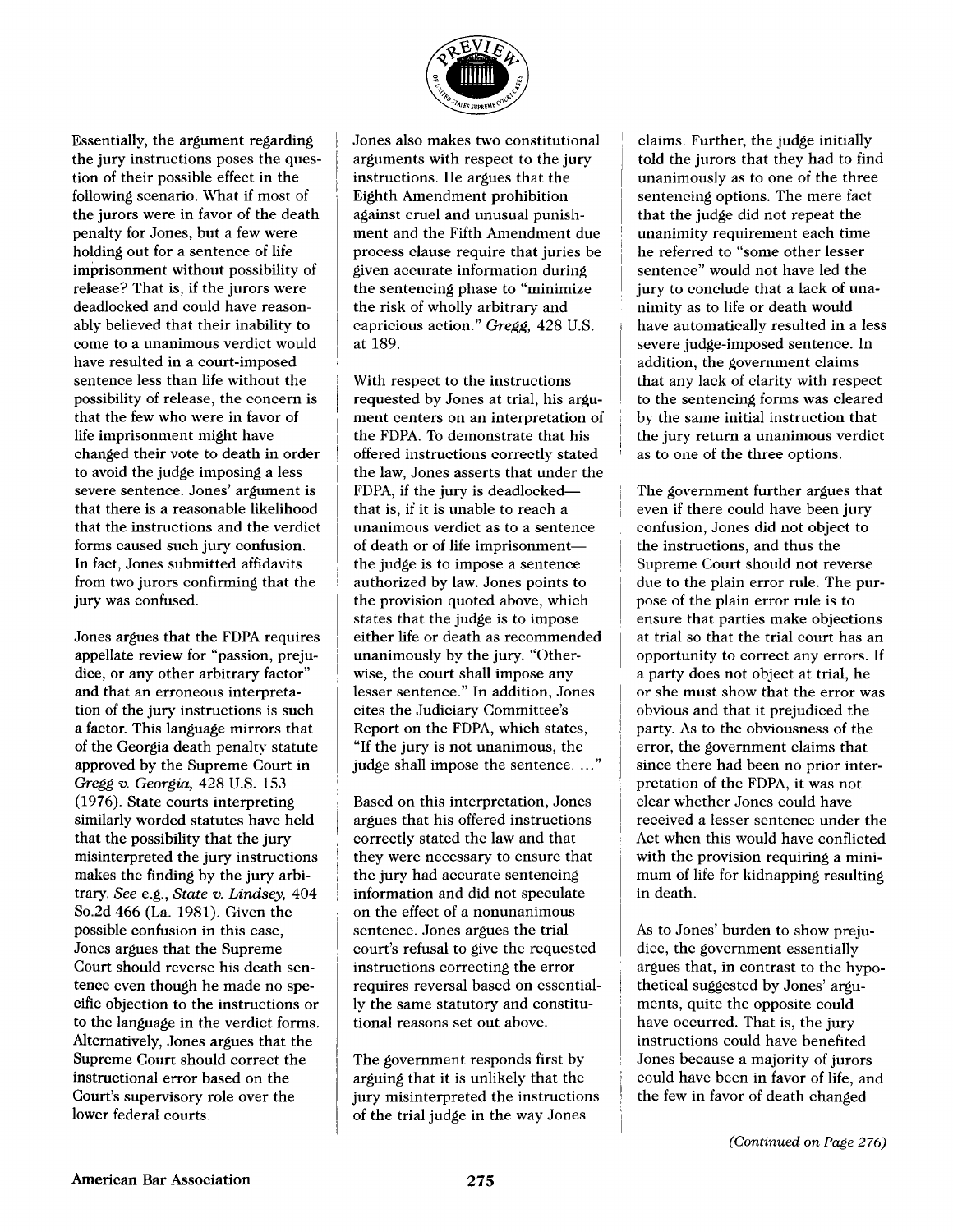

their vote to avoid a less severe sentence imposed by the court. Given the uncertainty as to the effect of any error, contends the government, Jones failed to show prejudice.

As to the statutory bases for review argued by Jones, the government claims that erroneous jury instructions do not constitute an "arbitrary factor," but merely a legal error to which an objection at trial must be made.

Finally, as to the instructions offered by Jones, the government argues that these do not accurately state the law. The government claims that the FDPA clearly states in one provision that the jury is to reach a unanimous finding as to one of the three options-death, life, or some other lesser sentence. Thus, a lack of unanimity would not automatically result in a lesser sentence. Rather, such an occurrence would simply require a retrial as to sentencing.

In support of this argument, the government points to another provision that allows the court to impanel another jury for the sentencing phase upon determining that "good cause" exists to discharge the prior jury. This provision indicates that Congress intended to accommodate the general rule that the prosecution may seek a retrial on the sentence if the jury is deadlocked. The government cited to the statutes of 20 states that expressly provide for a judge-imposed sentence if the jury is unable to agree on a sentence of either life or death and four that imply such a result. Furthermore, the government contends that Jones is not entitled to an instruction regarding the consequences of a jury deadlock when there has been no indication that the jury is in fact unable to reach a unanimous verdict.

In his petition before the Supreme Court, Jones relies on the determination by the Fifth Circuit that the trial court erred when it allowed the prosecution to submit two nonstatutory aggravating factors relating to the personal and physical characteristics of the victim. However, Jones disputes the Fifth Circuit's conclusion that such error was harmless. Jones argues that the harmless-error analysis by the court of appeals was insufficient and conclusory because it did not discuss the evidence presented on the aggravating and mitigating factors, the weight the jury might have given such factors, or the 11 mitigating factors found by the jurors. Furthermore, Jones claims that the government failed to meet its burden of showing that the errors were harmless beyond a reasonable doubt.

The government first disputes the Fifth Circuit's finding that it was error to submit the two nonstatutory aggravating factors to the jury. The government argues that the factors relating to the victim's "young age, slight stature, background, and unfamiliarity with San Angelo" and her "personal characteristics and the effect of the offense on her family" did not give the jury the type of open-ended discretion invalidated by the Supreme Court in *Furman v. Georgia,* 408 U.S. 238 (1972). Second, the government claims that even if the erroneous aggravating factors had not been submitted to the jury, it is beyond a reasonable doubt that the jury would have still recommended the death penalty. The government claims that the prosecutor relied primarily on the statutory aggravating factors and therefore the nonstatutory factors were not of very much importance.

#### **SIGNIFICANCE**

Most of the arguments in this case are narrow and factually specific. The case is nonetheless significant because it is the first case tried under the Federal Death Penalty Act of 1994. The Court might use this case to shed some light on how it will interpret certain provisions of the FDPA. First, the Court may decide whether the third option of ''some other lesser sentence" requires jury unanimity. One provision **states** that unanimity is required as to all three options. However, another provision requires the judge to impose the jury's recommended sentence of either life or death and then states that "Otherwise, the court shall impose any lesser sentence that is authorized by law." This language suggests that the jury's failure to reach unanimity will result in a default jury recommendation of "some other lesser sentence."

Second, the FDPA does not contain a provision setting out what is to happen if the jury is deadlocked. If the FDPA requires jury unanimity and the jury does not reach a unanimous sentence, does the court impose a sentence or is there a retrial on the issue of sentencing? The government itself cites to at least 20 jurisdictions that follow such a procedure rather than require the judge to order a retrial on the issue of sentencing.

In addition, this case presents the Supreme Court with an opportunity to issue an opinion signed by a majority of the justices on the question of the effect of the jury's possible consideration of what might happen to the defendant if the jury fails to reach a unanimous recommendation of death. In *Simmons v. South Carolina,* 512 U.S. 154 (1994), the Supreme Court held, in a plurality opinion, that when a defendant's future dangerousness is